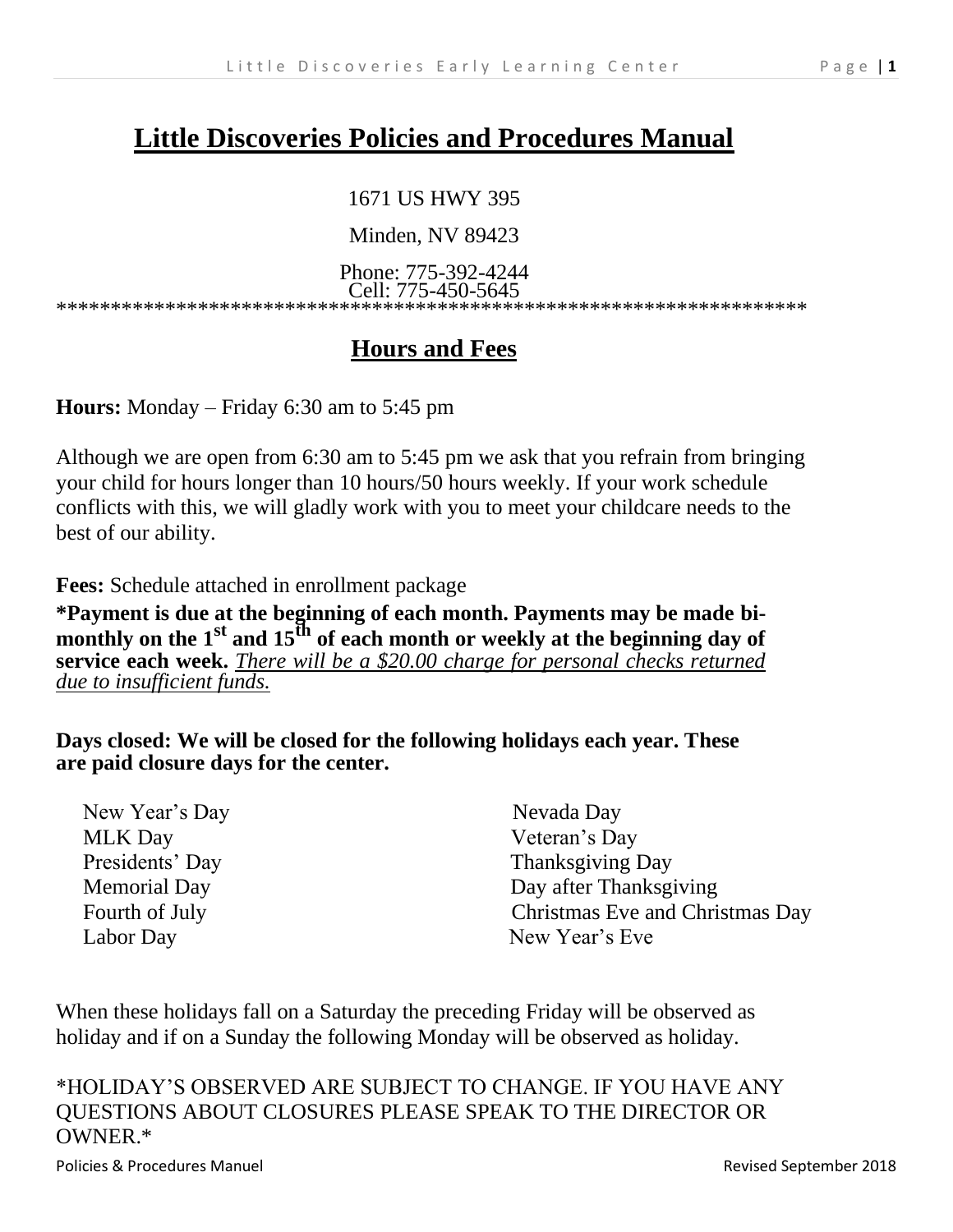#### **Services**

**Full-time / Part- Time Care & Pre-School:** Little Discoveries is a full-time center providing care for children 6 weeks to 6 years of age. Curriculum, learning activities, centers, art, to enhance their individual developmental growth physically, socially, and cognitively will be a part of our daily routine. All activities will be developmentally appropriate for each child. Our goal is to create a comfortable, safe, and fun environment in which your child can thrive. **Our center is willing to accommodate each child based on their needs.** *Please do not hesitate in letting us know if your child needs extra attention in any areas pertaining to his daily life and general health.* \*\*\*\*\*\*\*\*\*\*\*\*\*\*\*\*\*\*\*\*\*\*\*\*\*\*\*\*\*\*\*\*\*\*\*\*\*\*\*\*\*\*\*\*\*\*\*\*\*\*\*\*\*\*\*\*\*\*\*\*\*\*\*\*\*\*\*\*\*

#### **Admission and Enrollment**

We accept children 6 wks.-6 years of age for full-time care and education.

We have an open door policy and encourage you to observe our facility before enrollment. Parents are welcome to observe their enrolled child at any time. Parents are welcome to voice their opinions and concerns for their child and participate in parties, field trips, and classroom activities.

The following enrollment forms will need to be complete and received prior to the needed start date:

*An updated immunization record A Health Statement signed by your medical provider Permission to release information Field Trip / transportation permission form Permission to photograph children for facility use only Form for Consulting with Physicians or Registered Nurses Signed statement of your right to request and view any complaints about the facility your child is enrolled in or will be enrolled in Signed statement for receiving Policies and Procedures Signed statement for receiving a copy of the Disaster Plan*

#### *A one month notice of service termination is required.*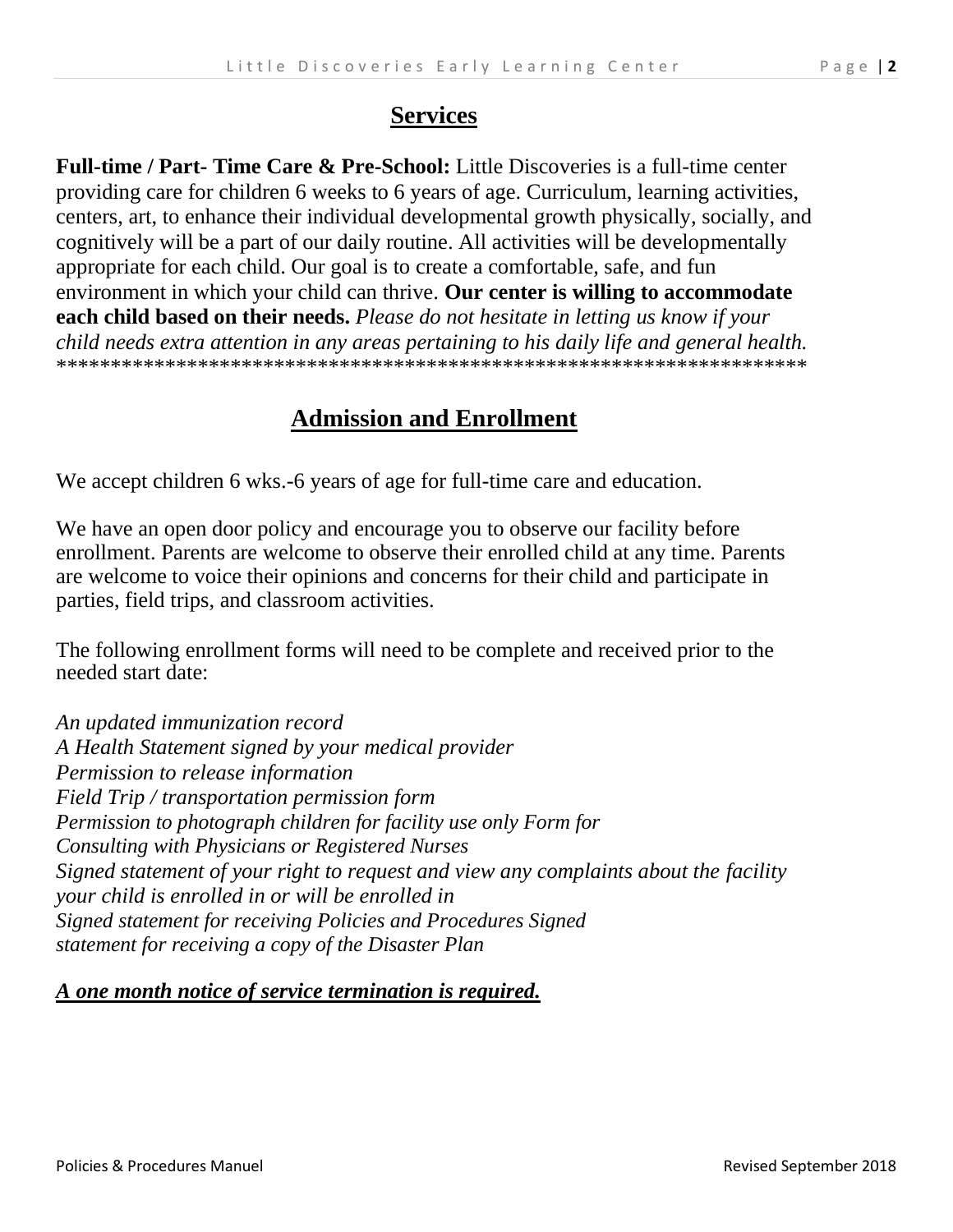#### **Policies and Procedures**

The Policies and Procedures have been developed to meet or exceed the regulations of the State of Nevada. The safety of your children is our number one priority. Parents will receive a dated copy of any changes or updates to our Policies and Procedures.

\*\*Parents are asked to read these policies, sign and submit the enclosed agreement form

\*\*\*\*\*\*\*\*\*\*\*\*\*\*\*\*\*\*\*\*\*\*\*\*\*\*\*\*\*\*\*\*\*\*\*\*\*\*\*\*\*\*\*\*\*\*\*\*\*\*\*\*\*\*\*\*\*\*\*\*\*\*\*\*\*\*\*\*\*

## **Health**

*\_\_\_\_\_\_\_\_\_\_\_\_\_\_\_\_\_\_\_\_\_\_\_\_\_\_\_\_\_\_\_\_\_\_\_\_\_\_\_\_\_\_\_\_\_\_\_\_\_\_\_\_\_\_\_\_\_\_\_\_\_*

The State of Nevada, Department of Health and Human Services has determined that if a child has or develops certain symptoms or illnesses, he/she **cannot** be present in this type of facility. If your child develops symptoms while present he/she will not be included in activities with the rest of the children. Parents will be notified of child's condition and requested to pick up their child within one hour. We ask that you keep your child home the entire next day, or until he/she is symptom free for 24 hours to prevent the other children from exposure.

#### **Please keep your child home if he/she is experiencing the following symptoms and/or illnesses:**

- **Fever –** (100.4 or greater) Children must be fever free and off of any type of pain reliever/fever reducer before returning.
- **Pink Eye (Conjunctivitis)** If your child has symptoms that indicate the possibility of pink eye (redness and/or discharge); we request your child be picked up or not come to "school". Children need to be using a prescribed medication for pink eye for 24 hours before returning to Little Discoveries.
- **Other Symptoms** Infectious conditions such as, but not limited to chicken pox, impetigo, earaches, and/or ear drainage, unusual listlessness, or unexplained rashes or sores. Decisions to call you to come for your child will be made at Little Discoveries discretion.
- **Diarrhea –** If a child has 3 diarrhea bowel movements, not food or medicine related, he/she will need to be picked up. The child is allowed to return the next day if symptoms have subsided.
- **Vomiting** If a child vomits one or more times, the child will need to be picked up. They may return the next day if symptoms have subsided.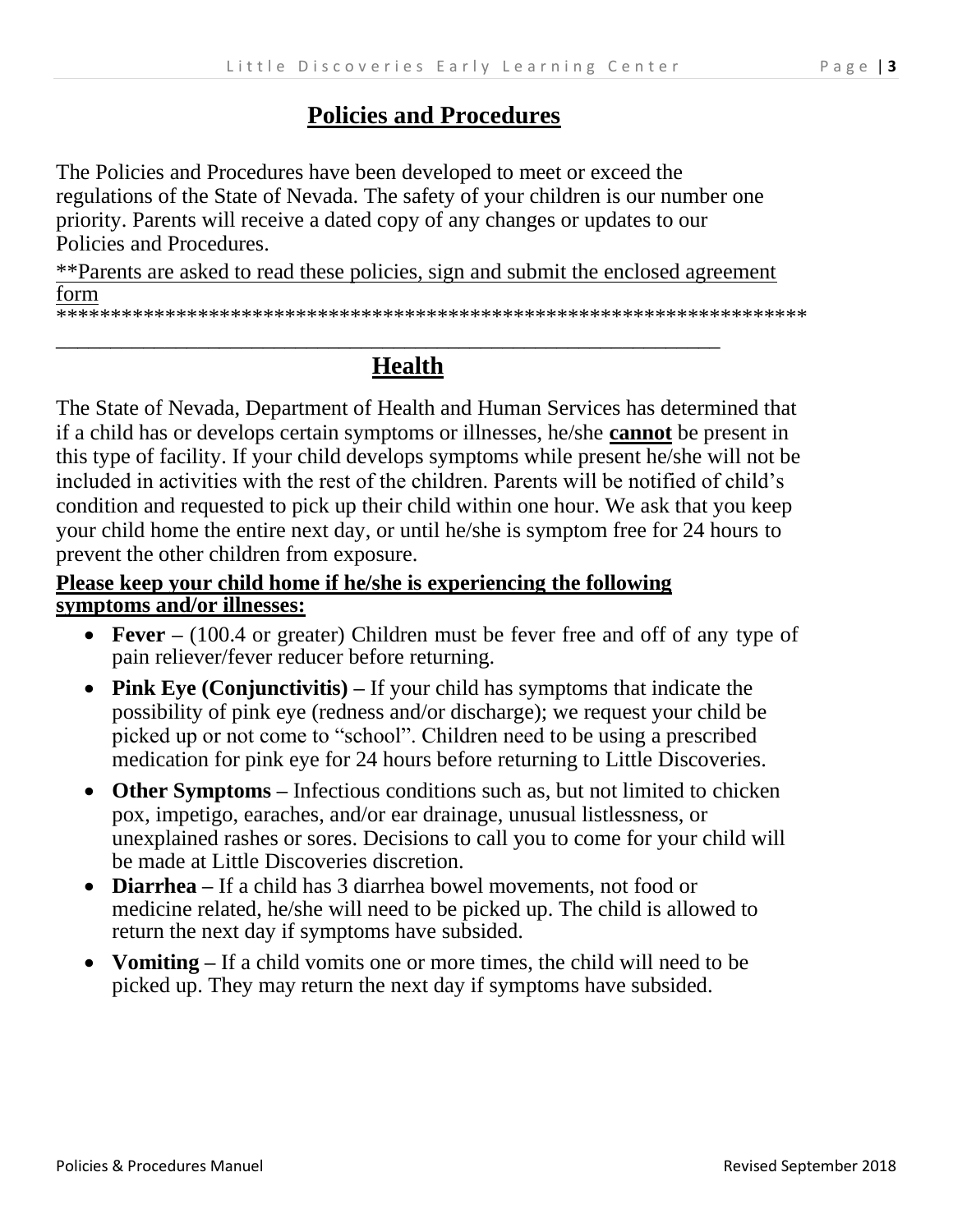## **Medications**

All medications to be given at Little Discoveries will be signed in daily. In order for any child to receive "over-the-counter" or prescribed medication:

**Medication Request** form will need to be signed by the parent with information on the name of the medication, dosage and time to be given. *We cannot administer any "over-the-counter" medication without a written statement from the child's physician.* A staff member will initial the Medication Form indicating the time the medication was given and the dosage.

Medication must be in its original container and clearly labeled with the child's name and appropriated dosage instructions. We will not administer expired medication. Medications will be stored in a locked box for the day and will need to be taken home with the parent every night as no type of medication is allowed to be stored overnight. \*\*\*\*\*\*\*\*\*\*\*\*\*\*\*\*\*\*\*\*\*\*\*\*\*\*\*\*\*\*\*\*\*\*\*\*\*\*\*\*\*\*\*\*\*\*\*\*\*\*\*\*\*\*\*\*\*\*\*\*\*\*\*\*\*\*\*

### **Personal Belongings (Separate from infants)**

We ask that you please bring a change of clothing for your child in the event of an accident or spilling on themselves. If your child is in diapers, please bring plenty of diapers and wipes. We will have a bin for your child's extra clothes.

Please provide a blanket and travel sized pillow for your child to use at naptime. We will provide cots and sheets. Your child will have a cot that will be used only by them. *The cots and sheets will be cleaned and sanitized weekly each Friday (or as needed daily), you will need to bring your child's blanket home at the end of each week for cleaning.*

\*Please be sure all your child's belongings that are brought to school are labelled! **\*\*\*\*\*\*\*\*\*\*\*\*\*\*\*\*\*\*\*\*\*\*\*\*\*\*\*\*\*\*\*\*\*\*\*\*\*\*\*\*\*\*\*\*\*\*\*\*\*\*\*\*\*\*\*\*\*\*\*\*\*\*\*\*\*\*\*\*\***

## **Emergency Procedure**

All staff of Little Discoveries is trained in preparation for an emergency. These procedures are available in your disaster plan packet received at enrollment (upon request) or available on our website at [www.littlediscoveriespreschool.com.](http://www.littlediscoveriespreschool.com/)

## **Toilet Training**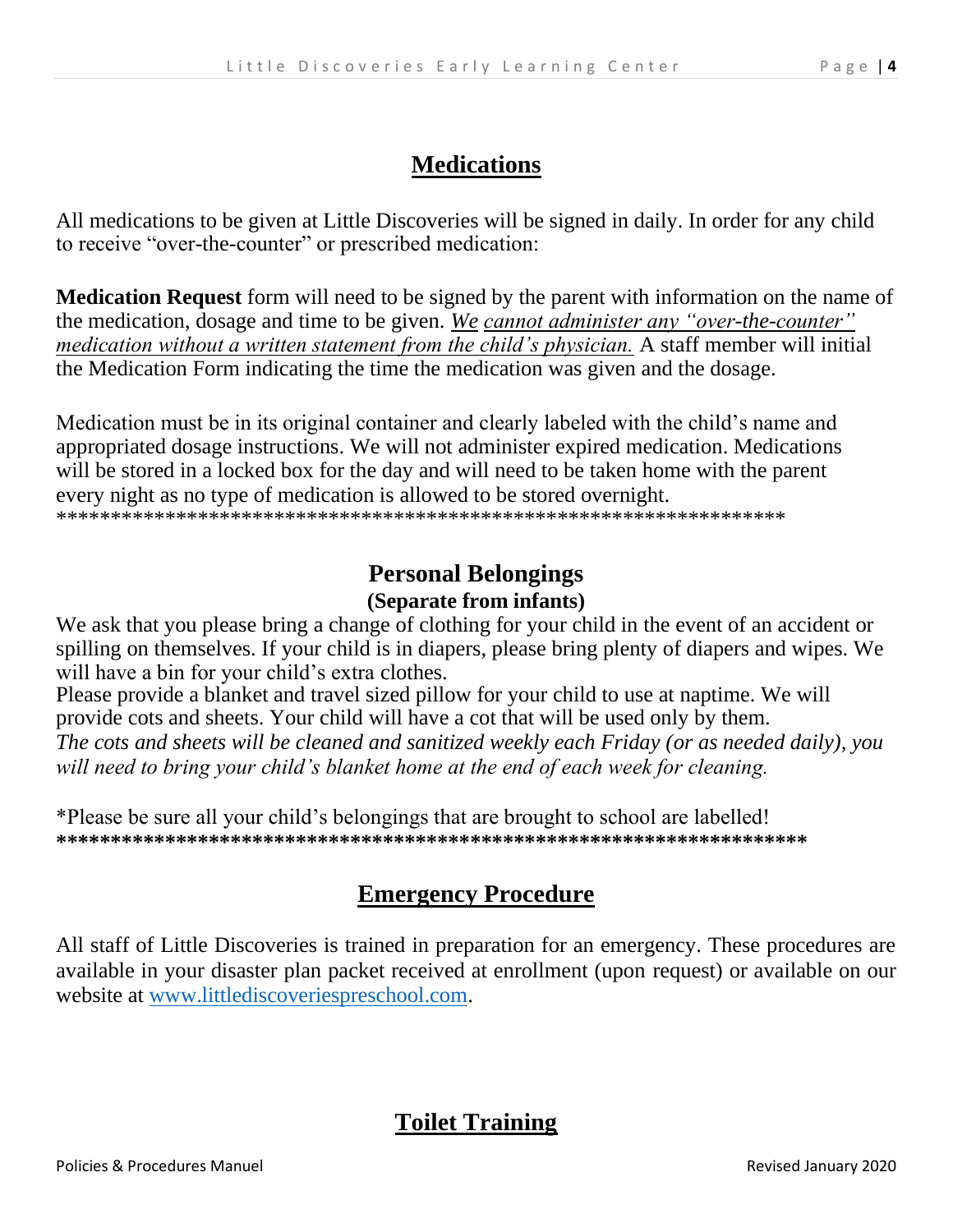When the parents feel it is time to start toilet training, the facility will go over the toilet training guidelines with the parents to ensure that both parties are working together. The toilet training guidelines will be signed by both the parents and the head teacher of the room. Please provide extra underwear and clothing to accommodate training accidents that occur when the child is learning how to toilet train. Guidelines can be printed upon request or be found on our website at www.littlediscoveriespreschool.com.

# **Infants**

We ask that parents provide the baby food their infant will need for the day and formula/breast milk. Breast milk must be brought in labeled bags/bottles each day and labeled with your child's name and date prepared.

Please provide clean bottles daily. Used bottles will be sent home daily. If using formula, please do not send pre-made bottles from home. Please provide cans or powder for us to prepare at the nursery with instructions of how many ounces per feeding. Diapers will be changed every 2 hours unless needed more frequently

Feeding times are based on individual needs and will be documented on your child's daily infant report which will include all aspects of their day such as times they ate, drank a bottle (and amount in ounces), diaper changes and nap times.

Baby Food/Snacks: Labeled baby food can be brought in daily or weekly. Any unused portions will be discarded or sent home with the parents at the end of the day. 

## **Snacks and Meals**

Little Discoveries staff will serve your child's 'home brought' breakfast and lunch at the times listed below. Parents will also provide a morning and afternoon snack which will take place at the times listed below. We are not permitted to cook food so please be sure to have ready to eat items available for your children's meals.

Breakfast / Morning Snack: Will be served daily at 9:00 am (provided by you in their lunch boxes)

**Lunch:** Will be served daily at  $11:45$  am  $- 12:30$  p.m.

Afternoon Snack: Will be served daily at 4:00 p.m. (provided by you in their lunch boxes) Please let us know of any food allergies that your child may have.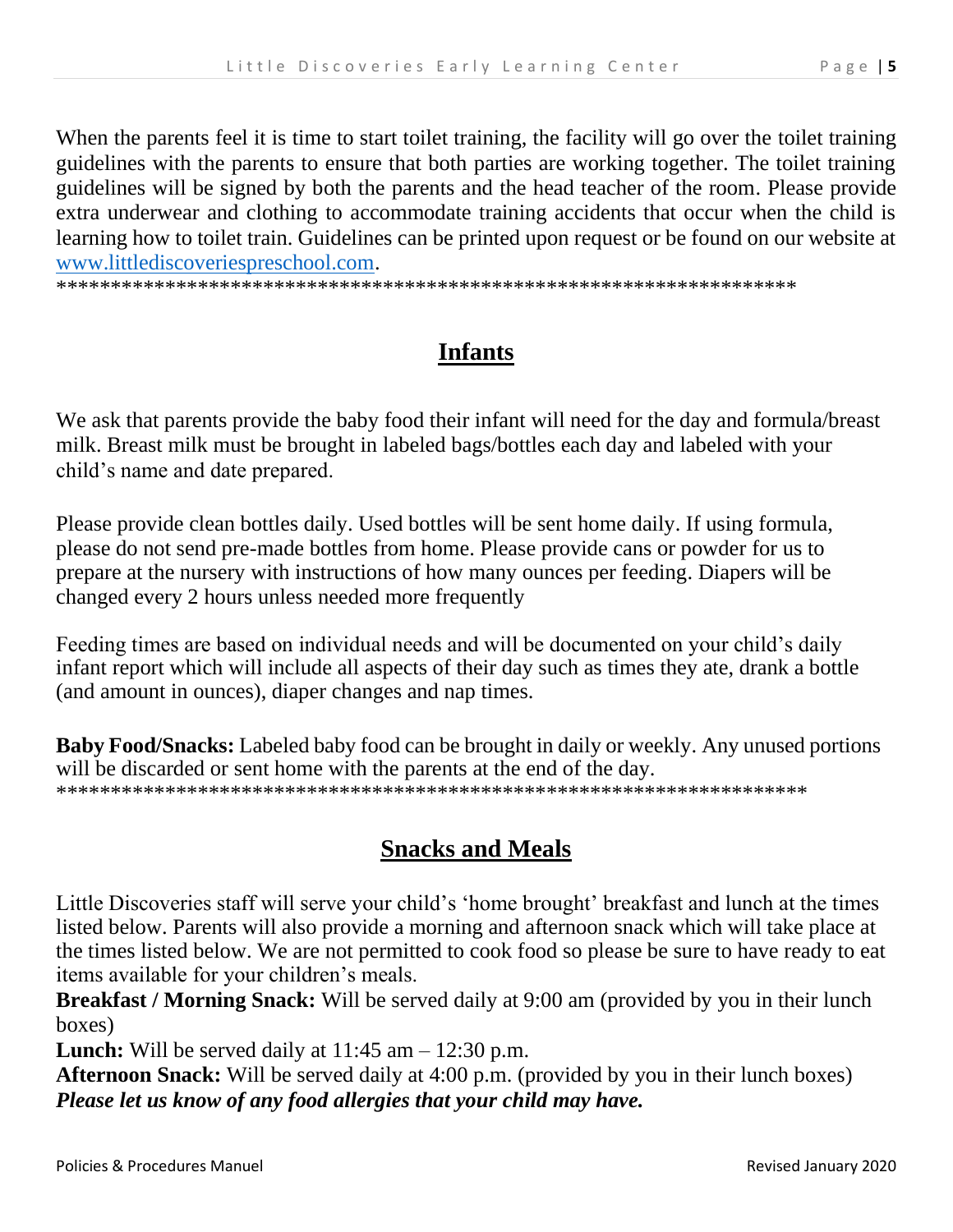### **Rest Time**

Rest time will be part of our daily schedule. It will be from approximately 12:30 PM to 2:30 PM. Older children who may not nap will be asked to lie quietly on their cot until the younger ones are asleep. They may then choose to do a quiet activity or go outside to play with a supervising staff member.

## **Bathing**

If necessary (due to outside play time, messy art projects or soiled cloths) we may need to partially bathe your child. We will use a mild soap and warm water and put clean clothing on which you will have provided.

## **Discipline Procedures**

If a child is acting unkindly to his/her friends and or teachers, the child will be encouraged to share his/her frustrations and will be asked how he/she can work it out so everyone is happy. If the child continues to behave in a negative manner, he/she will be removed from the situation and redirected to participate in another activity of his/her choice. If the child continues to participate in a negative manner, the child will be asked to do a choose-out, in which the child chooses where to sit, and afterwards discuss feelings and come up with ways to resolve the issue for future events. If a child is hurtful and aggressive on a regular basis, the issue will be discussed with the parents and a plan of action will be created to help resolve the child's issues.

We reserve the right to terminate services if the daycare arrangement does not work out to the satisfaction of everyone concerned.

## **Smoking / Tobacco Use Policy**

Little Discoveries is a tobacco free facility, use of tobacco in or around the licensed property is prohibited.